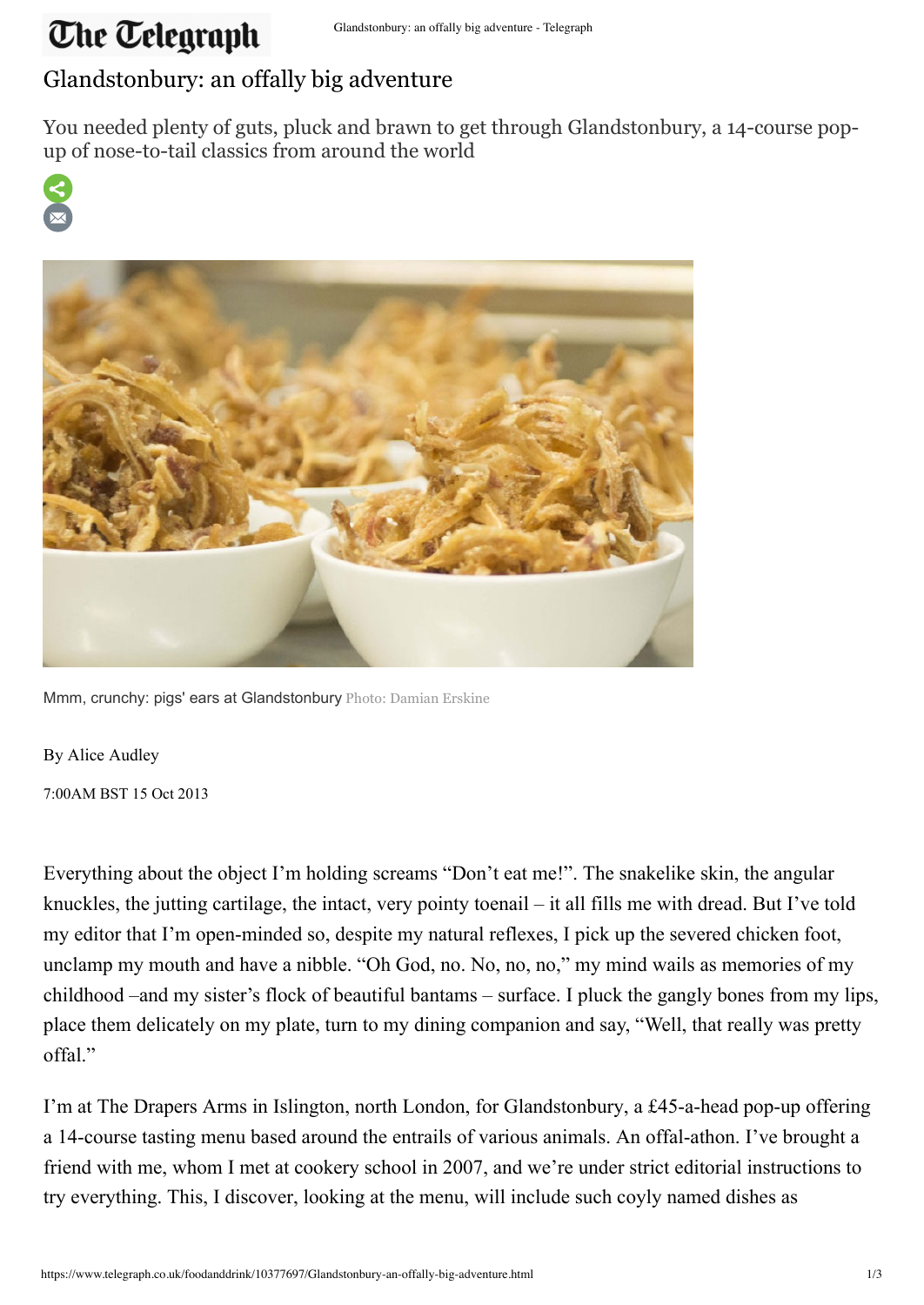chitterlings and Bath chaps; while the No Beating About The Bush side of the ledger is well and truly topped up with such delicacies as "Calves' brains, sauce Grénobloise" and the aforementioned chicken feet.

I look around at my dining neighbours expecting to find, and share in, mutual dismay, but they are contentedly digging in – like a gaggle of Hannibal Lecters – to the various items on their plates.

Who are these people? I'm here, in truth, because I'm desperate. Yes, I'm fairly open-minded and I like trying new things. But really what has enticed me to test out these entrails is the prospect of a byline. The journalist's trade resembles the sharp end of the meat industry in more ways than one: once my colleagues have chosen what they'd like to cover, it's left to me to pick up the scraps.

My dining companions however, seem to have no such agenda. The place is packed, jovial shouts are pulsing through the air and trotters are being passed around merrily – I feel like I'm in the midst of a Tudor banquet. The age group is varied, but the majority looks over 40. Perhaps offal is for the more cultured stomach? Agreeable to the more seasoned diner? It was popular, after all, post the Second World War, when, while normal cuts of meat were rationed, there was no restriction on how much offal one could munch. Indeed, as the saying goes: "You can eat all of the pig except the squeal."

A waiter wearing a wry smile approaches our table with a tray of Venetian sliced liver, onions and sage and a plate of duck heart kebabs and pickled cherries. I take one of each and pass them on to the couple opposite. The woman wrinkles her nose and passes them quickly down the table. She, I find out, is on a fourth date. I'm glad for her sake that this isn't her first - though I suppose a strong stomach is an important attribute in a partner.

The duck heart kebabs are a welcome respite. Once you've broken through their firm exterior, they taste rather like the familiar breast. The sour tang of the cherries works beautifully in unison with the muscle and I find myself with a clean plate. My companion too seems to be enjoying the heart – she's polished them off and gone back for seconds.

Things take a turn for the worse with the arrival of a tripe, pig's trotter and ox cassoulet. "It looks like a micropig!" my friend wails, before clasping her mouth. A Mexican wave of alarm shoots down the table, and I have to divvy it up before a resolution not to try it sets in. I eschew the trotter – again trying to repress memories of my pet pigs Bangers and Mash – and scoop a healthy portion onto my plate. It's thick, stodgy, not overly flavoursome but filling and warming.

Next comes the calves' brain. My knife slides through smoothly and I take a big mouthful. It's delicate and creamy, and slips down easily. "Brain," the man sitting to my left whispers, "is definitely better than brawn"